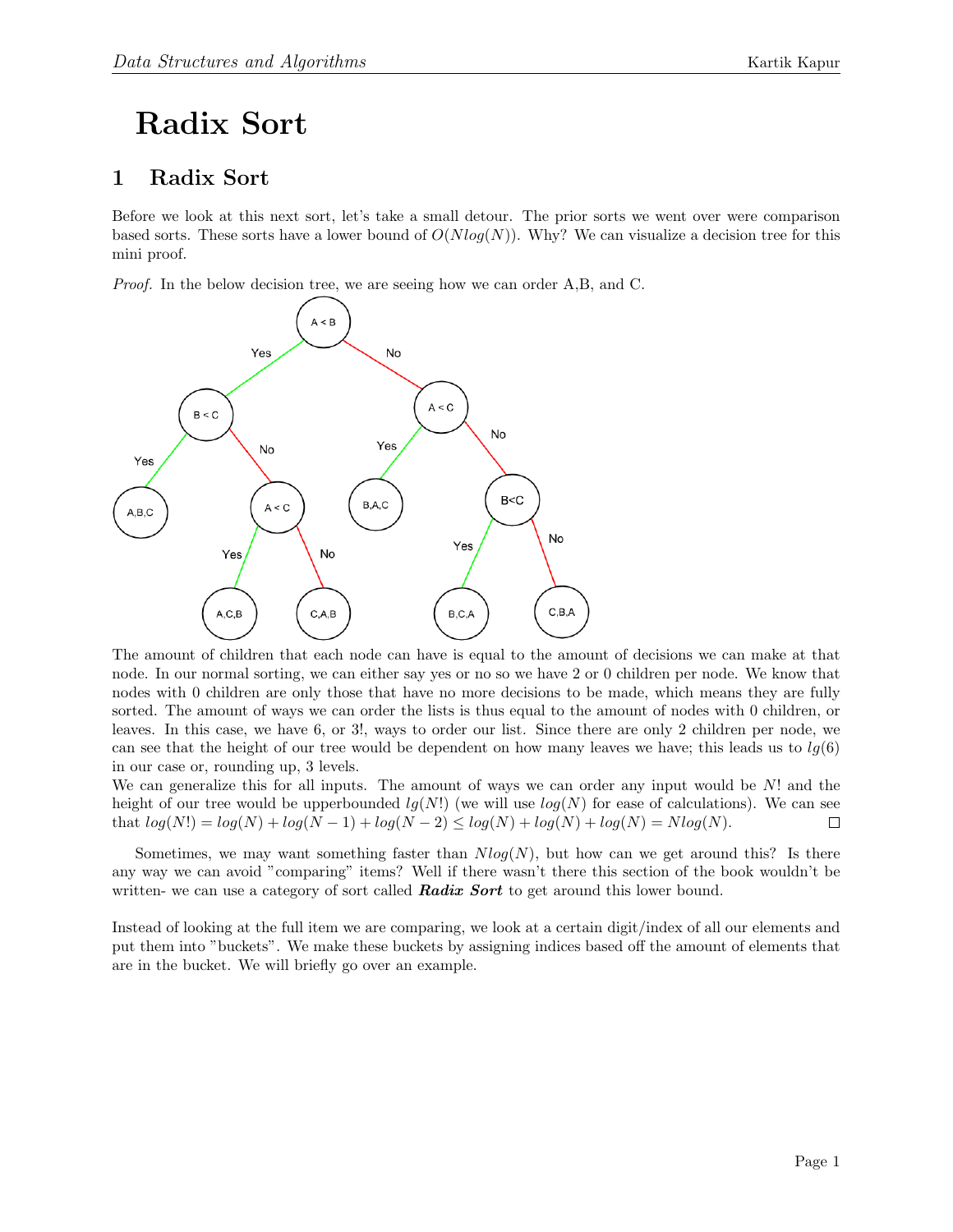

We start off with an unsorted array and then we end up with a sorted array. How is this done? We will start out by finding the amount of times each element appears in our unsorted array. We see that there is 1 1, 2 2's, and 2 4's. Using this information, we will calculate the starting index for each element. We know that 1 is the smallest element, so it will be the first set of buckets, which means that it starts at the 0 index. 2 is the next largest element, and since there is only 1 1, 2 will start at index 1. There are 2 elements in 2, so there will be 2's until index 2- this means that we should start our last bucket 4, at the index after, so 3.

The basic idea that we can use for this is that there you keep a starting index for a set of elements that, in our eyes, are equal. We then add our size to the bucket's index to find the end of it. The next bucket will be found by adding 1 to the end of the previous bucket.

There are 2 specific radix sorts that we will go over, **LSD** (Least Significant Digit) and **MSD** (Most Significant Digit). Least Significant Digit works as follows: we sort from right to left, at each step placing items in buckets that are ordered from least to greatest. We will go over an example:

| 239 | 410 | 104 | 104 |
|-----|-----|-----|-----|
| 410 | 430 | 605 | 239 |
| 104 | 632 | 410 | 410 |
| 430 | 104 | 719 | 430 |
| 605 | 605 | 430 | 605 |
| 632 | 239 | 632 | 632 |
| 719 | 719 | 239 | 719 |

The bolded lines refer to the "boundaries" of each digit in the process. The first list is unsorted, the second list is sorted by first digit  $\{0, 2, 4, 5, 9\}$ , the third list is sorted by second digit  $\{0,1,3\}$ , the last list is sorted by final digit {1,2,4,6,7}. How do the items stay in order? After all, sorting with just 1 digit in mind does not make sense. To keep things as sorted as possible we go from top to bottom. For example, say we were on the second digit and we had 2 numbers, 239 and 231. Using the previous step, we would place 231 earlier in the list than 239 because 1 comes before 9. The general rule is that, within the same bucket, items that appeared earlier in a previous iteration will keep their same relative position.

MSD can be thought of as the reverse process as LSD sort. We start from the leftmost digit then we move to the right, making a new subbucket each time. Once every element is in its own element, the entire list is sorted.